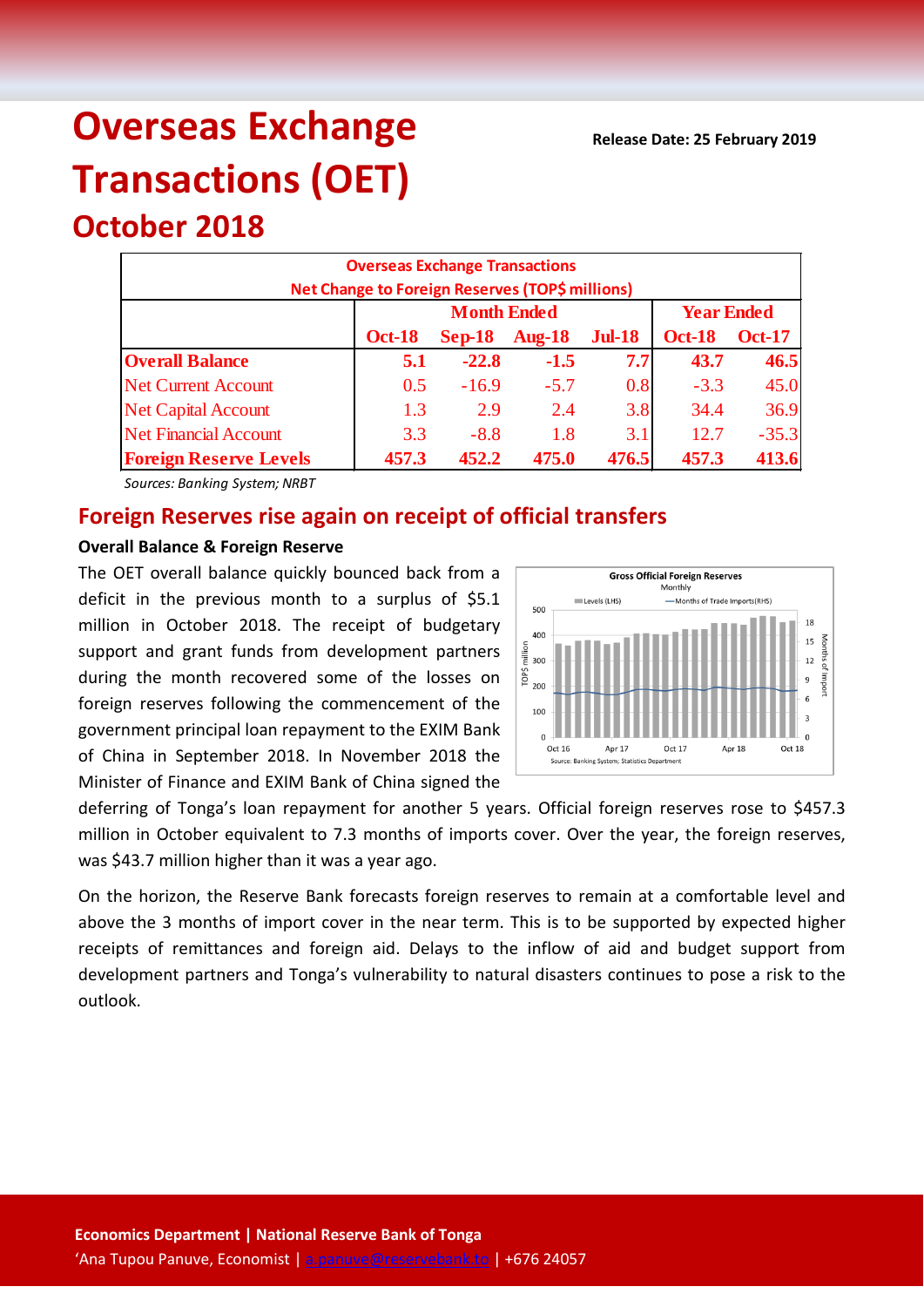#### **Current Account**

| <b>Current Account (TOP\$ millions)</b> |                    |          |           |               |                   |               |  |  |
|-----------------------------------------|--------------------|----------|-----------|---------------|-------------------|---------------|--|--|
|                                         | <b>Month Ended</b> |          |           |               | <b>Year Ended</b> |               |  |  |
|                                         | <b>Oct-18</b>      | $Sep-18$ | Aug- $18$ | <b>Jul-18</b> | <b>Oct-18</b>     | <b>Oct-17</b> |  |  |
| Net Current Account                     | 0.5                | $-16.9$  | $-5.7$    | 0.8           | $-3.3$            | 45.0          |  |  |
| Merchandise Trade                       | $-40.1$            | $-40.9$  | $-36.7$   | $-36.7$       | $-407.9$          | $-358.9$      |  |  |
| <b>Services</b>                         | 5.2                | 0.4      | 2.2       | 5.9           | 17.2              | 45.0          |  |  |
| Income                                  | 1.5                | $-1.0$   | 1.9       | 1.9           | 4.7               | $-18.3$       |  |  |
| <b>Transfers</b>                        | 33.8               | 24.6     | 27.0      | 29.7          | 382.7             | 377.2         |  |  |

*Sources: Banking System; NRBT*

The current account balance improved in October and recorded a surplus compared to a deficit last month. This was due to improvements in all categories particularly the net transfer receipts. More than \$10 million of budget support and government grants funds were received in October, boosting net transfer receipts to a monthly record of \$33.8 million. Private transfer receipts also noted a slight increase of \$0.6 million due mostly to higher receipts of remittances for family support and gifts. Net services receipts also rose to \$5.2 million stemming mostly from higher personal travel receipts, whilst services payments declined, contributing to the monthly rise of the current account. The income balance also recorded a surplus in October following the deficit last month, and this was driven largely by lower payments outweighing the decline in receipts. In particular, this derived from lower payments of government loan interest compared to September. Minimal improvement was observed in the merchandise trade deficit due to a slight decrease in import payments.

In year ended terms, the current account balance deteriorated and recorded a deficit of \$3.3 million. This resulted mainly from a widening deficit in the merchandise trade account as import payments continued to grow strongly over the year. This is further supported by the decline in services receipts as payments of services outweighed the rise services receipts. The negative trends in the performance of merchandise trade and services over the year, more than offset the positive growth of net income and transfers. Service receipts increased due to higher receipts from private services over the year (professional, management, consultancy, and other service fees). As for transfer receipts, private transfer receipts recorded an increase of \$22.7 million which are mostly remittances.

| Capital Account (TOP\$ millions) |                    |          |               |                  |                   |               |  |
|----------------------------------|--------------------|----------|---------------|------------------|-------------------|---------------|--|
|                                  | <b>Month Ended</b> |          |               |                  | <b>Year Ended</b> |               |  |
|                                  | <b>Oct-18</b>      | $Sep-18$ | <b>Aug-18</b> | <b>Jul-18</b>    | <b>Oct-18</b>     | <b>Oct-17</b> |  |
| Net Capital Account              | 1.3                | 2.9      | 2.4           | 3.8              | 34.4              | 36.9          |  |
| Official                         | 0.8                | 2.2      | 1.1           | 2.9              | 17.2              | 13.8          |  |
| Private                          | 0.5                | 0.6      | 12            | 0.9 <sup>°</sup> | 17.2              | 23.1          |  |

#### **Capital Account**

*Sources: Banking System; NRBT*

The lower surplus is recorded for the capital account in October due mostly to a \$1.4 million decline in receipts of government grants and project funds for investment projects. In year ended terms, the capital account continued to maintain its position of holding the highest surplus in the overall OET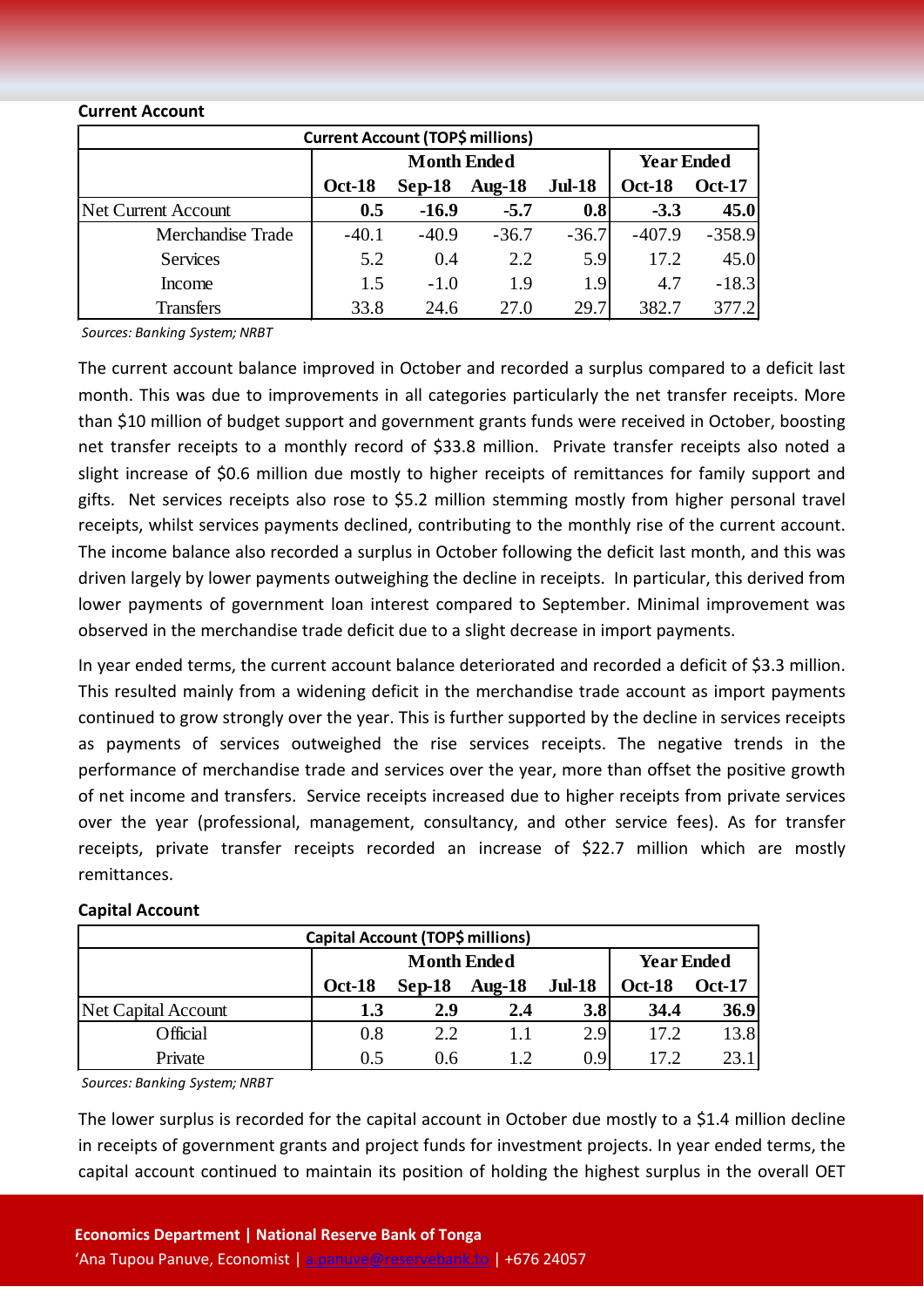balance although a slight decline of \$2.5 million is recorded. While receipts of official capital investment funds rose, the drop in the receipts of funds for construction and other capital expenditures by the private sector more than offset the rise in official capital receipts.

#### **Financial Account**

| <b>Financial Account (TOP\$ millions)</b> |                    |          |           |               |                   |               |  |
|-------------------------------------------|--------------------|----------|-----------|---------------|-------------------|---------------|--|
|                                           | <b>Month Ended</b> |          |           |               | <b>Year Ended</b> |               |  |
|                                           | <b>Oct-18</b>      | $Sep-18$ | Aug- $18$ | <b>Jul-18</b> | <b>Oct-18</b>     | <b>Oct-17</b> |  |
| Net Financial Account                     | 3.3                | $-8.8$   | 1.8       | 3.1           | 12.7              | $-35.3$       |  |
| Direct Investment                         | $-0.3$             | $-0.3$   | $-0.7$    | $-0.1$        | $-2.3$            | $-11.5$       |  |
| Portfolio Investment                      | 0.0                | $-0.1$   | 0.0       | 0.3           | 0.1               | 0.0           |  |
| <b>Other Investment</b>                   | 3.6                | $-8.5$   | 2.5       | 3.0           | 14.8              | $-23.8$       |  |

*Sources: Banking System; NRBT*

In October, the turnaround in the financial account balance stemmed from the lower government loan repayments following the commencement of the principal payment to the Export-Import (EXIM) Bank of China last month. Financial account payments declined more than the fall in financial account receipts leading to a surplus over the year, and this was due mainly to other investments particularly interbank receipts.